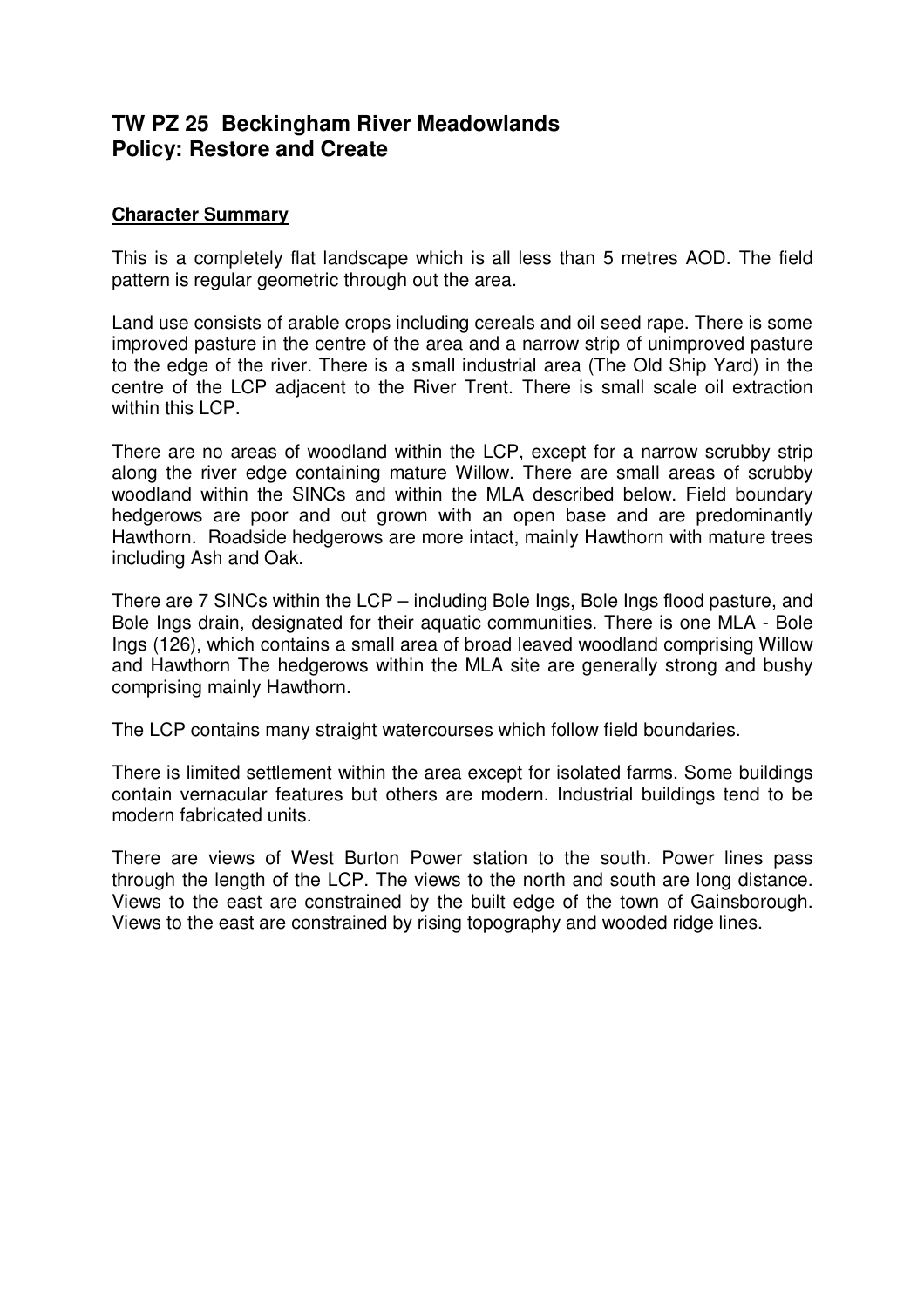## **TW PZ 25 Beckingham River Meadowlands**

#### **PHOTOGRAPH** CONTEXT NCC Landscape sub Type: River Meadowlands Policy Zone: TW PZ 25 Landscape Character Parcel TW34 **Condition**  Good REINFORCE CONSERVE & CONSERVE Moderate **CREATE &**<br>REINFORCE CONSERVE & CREATE CONSERVE & RESTORE Poor CREATE RESTORE & CREATE RESTORE **CHARACTERISTIC FEATURES**  • A predominantly large scale arable landscape • Narrow strip of permanent pasture close to the river • Views dominated by power stations and pylons • Poorly maintained field boundary hedgerows Stronger roadside hedgerows with trees • No woodland except for a thin strip adjacent to river edge • Long distance views north and south across open landscapes, long distance views east and west constrained by landform to the west and built development of Gainsborough to the east. Water courses throughout the area Low Moderate **Sensitivity** High **LANDSCAPE ANALYSIS**<br> **Condition**<br> **Condition**<br> **Condition**<br> **Condition**<br> **Condition Condition Condition Moderate**  Pattern of Elements: Coherent Detracting Features: Some Visual Unity: Coherent Ecological Integrity: Moderate Cultural Integrity: Variable Functional Integrity: Moderate Landscape condition is defined as **moderate**. There is a **coherent** pattern of landscape elements with **some** detracting features within the PZ. The detractors include power lines which cross the area from north to south. Overall this gives a **visually coherent** area. The overall cultural integrity is described as **variable**, many of the internal historical filed boundaries have been removed. The historic pattern is still recognisable to the north although it has been lost to the southern end of the PZ. There is very limited tree cover, mature trees are confined to hedgerows and the Rivers edge. There are 7 SINCs in the PZ mostly designated for their aquatic communities. The integrity of the ecological network is defined as **moderate** which together with a **variable** cultural integrity overall gives a **moderate** functional integrity/habitat for wildlife. A **visually coherent** area with **moderate** functional integrity/ habitat for wildlife overall gives a **moderate** landscape condition **Sensitivity Sensitivity Sensitivity Moderate**  Distinctiveness: Characteristic Continuity: Historic Sense of Place: Moderate Landform: Insignificant Extent of Tree Cover Open Visibility: Moderate Landscape sensitivity is defined as **moderate**. The features which give the area its local distinctiveness are **characteristic** of the Trent Washlands and the continuity/ time depth is described as **historic (**post 1600) which gives a **moderate** sense of place. The landform is **insignificant** and this is an **open** landscape which leads to **moderate** visibility in and out of the PZ. A **moderate** sense of place with a **moderate** visibility leads to **moderate** landscape sensitivity. **LANDSCAPE ACTIONS – Conserve and Create**

**Landscape Features** 

- **Create** internal field boundaries where these have been lost.
- **Restore** field boundaries where these are gappy and in poor condition
- **Conserve** the permanent grazing pasture adjacent to the river.
- **Conserve** mature woodland adjacent to river
- **Reinforce** and strength the continuity and ecological diversity of stream and ditch corridors
- Promote measures to reinforce the traditional pattern character of farm buildings using vernacular materials and styles
- **Create and restore** wet grassland ( RSPB project in progress in this area)
- Enhance visual unity through appropriate small-scale tree and woodland planting